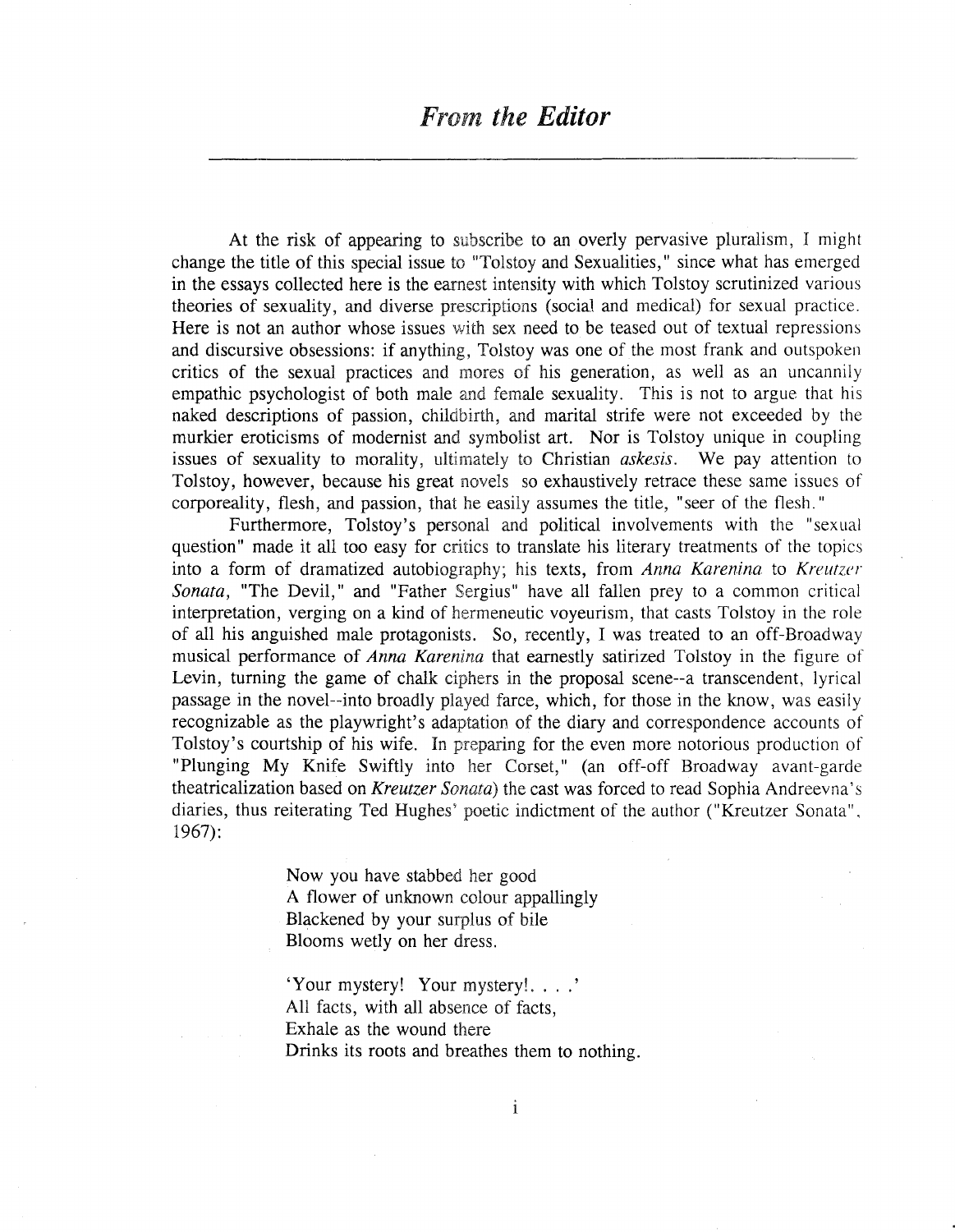## ii TOLSTOY STUDIES JOURNAL

Vile copulation! Vile! --etcetera. But now your dagger has outdone everybody's. Say goodbye for your wife's sweet flesh goes off, Booty of the envious spirit's assault.

A sacrifice, not a murder. One hundred and forty pounds Of excellent devil, for God. She tormented Ah demented you.

With that fat lizard Trukachevsky, That fiddling, leering penis. Yet why should you castrate yourself To be rid of them both?

Now you have stabbed her good Trukachevsky is cut off From any further operation on you, And she can find nobody else.

Rest in peace, Tolstoy! It must have taken supernatural greed To need to corner all the meat in the world, Even from your own hunger.

Tolstoy's biography, correspondence, and belle-Iettres document his life-long preoccupation and struggle with "sexual questions" and thus challenge the serious scholar to mine this fertile and complex field of investigation in order to move responsibly beyond the types of facile author/protagonist conflations sketched above. Indeed, the topic of this issue was selected with this goal in mind, as a direct result of my own frustration with existing discussions of Tolstoy and sexuality (Peter Ulf Møller's excellent study of the *Kreutzer* Sonata being a notable exception). And, thankfully, the contributors to this volume were united in their motivation to probe the topic without simply exposing and exploiting the vicissitudes of Tolstoy's personal crises. The contributors were furthermore generous and energetic in providing documentation and translations of supplementary materials that are collected and published together here in an anthology, thus combining critical views with Tolstoy's own words for the first time since Chertkov's compilation on this topic.

Interestingly, the work which most of these articles return to is not the *Kreutzer* Sonata, but the early novel that belabors the mind-body problem as it is couched in the Rousseauean categories of nature vs. civilization, female vs. male, etc. Both Anenome's "Gender, Genre, and the Discourse of Imperialism in Tolstoy's Cossacks" and LeBlanc's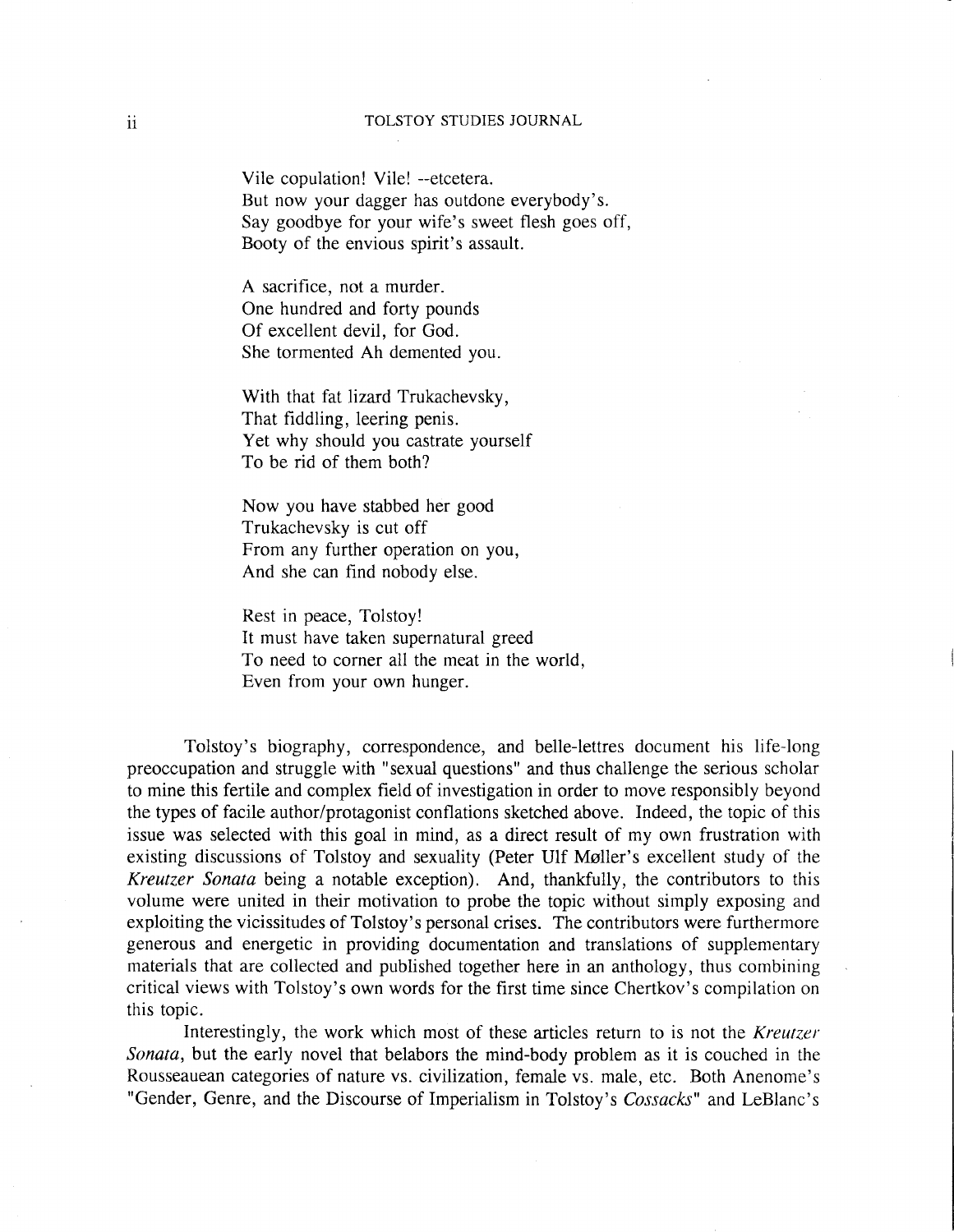## FROM THE EDITOR **III**

 $\frac{r}{t}$ 

"Unpalatable Pleasures: Tolstoy, Food, and Sex" explore these topics in Cossacks, as well as in other works. The debate is taken up again in the Roundtable Discussion of Donna Tussin Orwin's book, Tolstoy's Art and Thought 1847-1880, the heart of which is arguably, her definitive treatment of Rousseau's *oeuvre* within Tolstoy's philosophy. That Tolstoy's concerns with sexuality need to be understood in the larger context of his philosophical thought and his concerns with the body is made clear in LeBlanc's synoptic essay which reminds us of the links between sexual consumation, and the urge to consommer that become operative in Tolstoy's post-conversion struggles (both actual and textual) with the appetites of the flesh.

Rancour-Laferriere's "Anna's Adultery: Distal Sociobiology vs. Proximate Psychoanalysis" and Kujundžić's "Pardoning Woman in Anna Karenina" explore the functions of the adultery theme in *Anna Karenina*, in two divergent, but ultimately connected approaches. Rancour-Laferriere considers the ultimately reproductive results of sexual drives and the resultant gender differences in socio-sexual mores; Kujundžić explicates the scriptural sub-texts of *Anna Karenina* to illuminate the theme of pardoning and forgiveness as a phenomenological dimension of the novel.

The final two articles in this collection provide a happily complete literary history of Tolstoy's correspondence with American movements in "sexuality" at the time of his work on the Kreutzer Sonata. Edward's "Tolstoy and Alice B. Stockham: The Influence of "Tokology" on *The Kreutzer Sonata*" succinctly outlines the features of Stockham's work and summarizes her contact with Tolstoy. The significance of her *Tokology* for the *Kreutzer Sonata* is documented in Tolstoy's correspondence of the time, his preface to the *Tokology*, and his various "Afterwords" to the *Kreutzer Sonata*, all of which are presented here in translation. Similarly, Nickell's article is the first comprehensive history of Tolstoy's curious involvement with the "Diana" movement created by Parkhurst and Burnz. Tolstoy's cautious approbation of the "Diana" pamphlet was published in his "On the Relations between the Sexes", also translated here.

Tolstoy's own quest for a moral sexuality he could endorse, painfully charted in his "Afterword to the Kreutzer Sonata," resulted in his notorious advocacy of chastity, even within marriage. Such an extreme view --"there is no such thing as a Christian sexually consummated marriage"-- forced him to create a striking document: a definition of Christian idealism that *infused praxis* with *theoria*, and rendered the flawed human progress towards a perfect *imitatio Christi* as sacred as its ultimate goal. When reading Tolstoy, and reflecting on the all too apparent tear wounds of the struggle between flesh and spirit, we might do well to return to Tolstoy's own account of the battle, one that ultimately redeems the world and the flesh as the place where spirit is made manifest.

This issue is the *Tolstoy Studies Journal.* I have been honored to be at the helm of this publication for the last three years, and have benefited tremendously from sitting at the vantage point for reading the ongoing scholarship on Tolstoy and his work. I have been sustained and assisted by the generosity and tireless efforts of the Editorial Board, outside expert readers too numerous to mention by name, research and editorial assistants, George Ouwendijk's competent labor as managing editor, support from the Graduate Program in Comparative Literature of the City University of